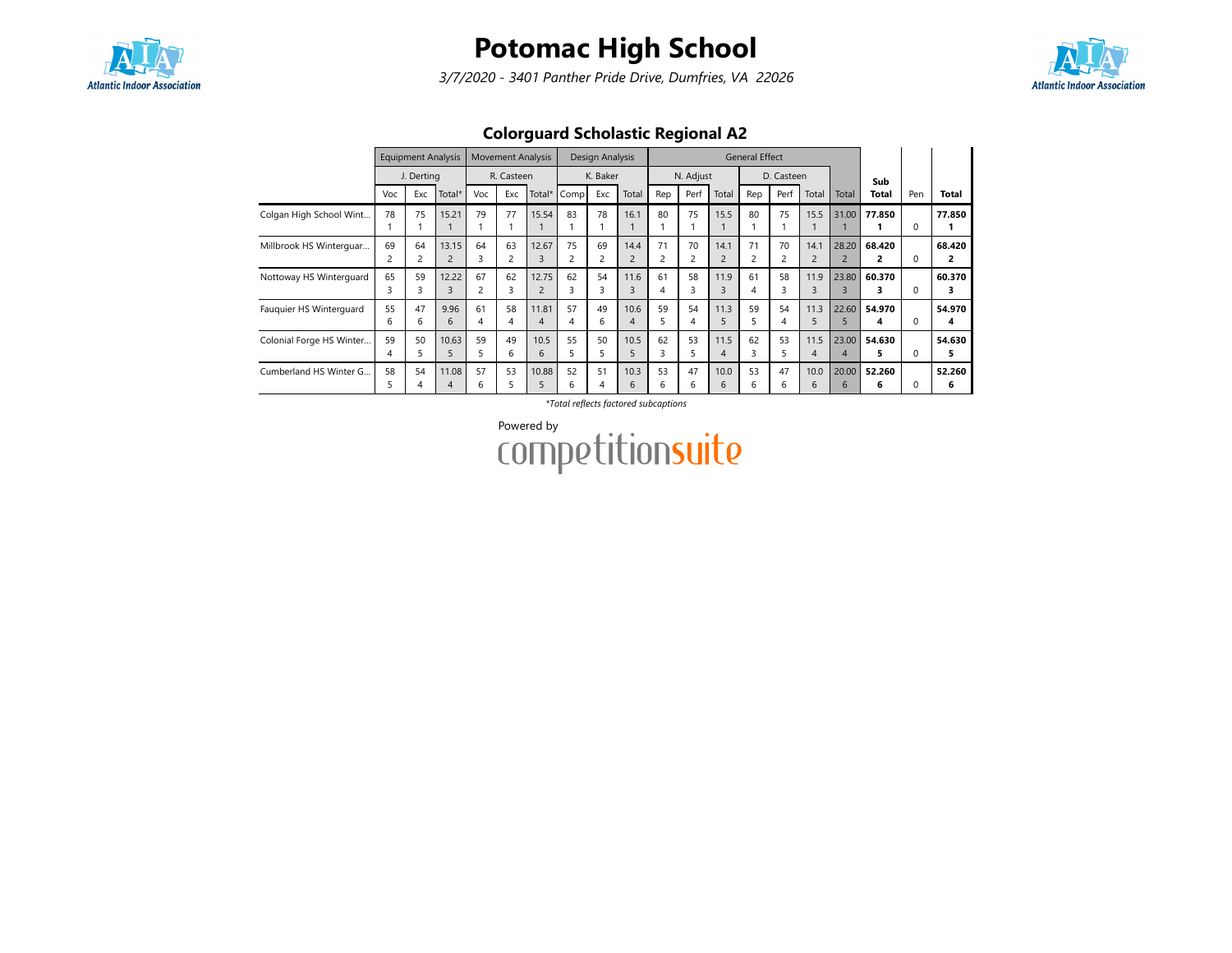

3/7/2020 - 3401 Panther Pride Drive, Dumfries, VA 22026



### Colorguard Scholastic Regional A1

|                          | <b>Equipment Analysis</b><br>J. Derting |                      |                         |                      | <b>Movement Analysis</b> |                         |                      | Design Analysis      |                         | <b>General Effect</b> |                       |                        |                      |                       |                          |                         |              |          |              |
|--------------------------|-----------------------------------------|----------------------|-------------------------|----------------------|--------------------------|-------------------------|----------------------|----------------------|-------------------------|-----------------------|-----------------------|------------------------|----------------------|-----------------------|--------------------------|-------------------------|--------------|----------|--------------|
|                          |                                         |                      |                         |                      | R. Casteen               |                         |                      | K. Baker             |                         |                       | N. Adjust             |                        |                      | D. Casteen            |                          |                         | Sub          |          |              |
|                          | Voc                                     | Exc                  | Total*                  | Voc                  | Exc                      | Total*                  | Comp                 | Exc                  | Total                   | Rep                   | Perf                  | Total                  | Rep                  | Perf                  | Total                    | Total                   | <b>Total</b> | Pen      | <b>Total</b> |
| Rock Ridge HS Wintergua  | 78<br>$\overline{2}$                    | 80                   | 15.86<br>$\mathbf{1}$   | 81<br>1              | 82<br>1                  | 16.33<br>$\mathbf{1}$   | 77<br>3              | 70<br>3              | 14.7<br>$\overline{4}$  | 79<br>$\overline{2}$  | 78<br>1               | 15.7<br>1              | 79<br>2              | 78                    | 15.7<br>1                | 31.40                   | 78.290<br>1  | 0.2<br>1 | 78.090<br>1  |
| Independence High Scho   | 77<br>₹                                 | 74<br>4              | 15.01<br>3              | 74<br>4              | 75<br>3                  | 14.93<br>$\overline{4}$ | 82<br>1              | 75                   | 15.7                    | 80<br>$\mathbf{1}$    | 75<br>2               | 15.5<br>$\overline{2}$ | 80                   | 75<br>2               | 15.5<br>$\overline{2}$   | 31.00<br>$\overline{2}$ | 76.640<br>2  | 3        | 76.640<br>2  |
| Kettle Run Indoor Guard  | 79                                      | 77<br>2              | 15.54<br>$\overline{2}$ | 77<br>3              | 74<br>4                  | 15.01<br>3              | 76<br>4              | 73<br>2              | 14.9<br>$\overline{2}$  | 78<br>$\overline{3}$  | 73<br>3               | 15.1<br>$\overline{3}$ | 78<br>3              | 73<br>3               | 15.1<br>3                | 30.20<br>$\overline{3}$ | 75.650<br>3. | 3        | 75.650<br>3  |
| Hanover County Combin    | 72<br>6                                 | 70<br>6              | 14.14<br>6              | 72<br>5              | 70<br>5                  | 14.14<br>5              | 78<br>$\overline{c}$ | 70<br>3              | 14.8<br>3               | 75<br>4               | 71<br>4               | 14.6<br>$\overline{4}$ | 75<br>4              | 71<br>4               | 14.6<br>4                | 29.20<br>$\overline{4}$ | 72.280<br>4  | 3        | 72.280<br>4  |
| Chancellor HS Wintergua  | 75<br>4                                 | 71<br>5.             | 14.48<br>5              | 79<br>2              | 78<br>2                  | 15.67<br>$\overline{2}$ | 72<br>5              | 66<br>6              | 13.8<br>5               | 71<br>6               | 69<br>6               | 14.0<br>6              | 71<br>6              | 69<br>6               | 14.0<br>6                | 28.00<br>6              | 71.950<br>5. | ς        | 71.950<br>5  |
| Potomac Senior HS Comb.  | 72<br>6                                 | 75<br>3              | 14.79<br>$\overline{4}$ | 67<br>8              | 63<br>8                  | 12.88<br>8              | 69<br>$\overline{7}$ | 67<br>5              | 13.6<br>6               | 69<br>$\overline{7}$  | 70<br>5               | 13.9<br>$\overline{7}$ | 69<br>$\overline{7}$ | 70<br>5               | 13.9<br>$\overline{7}$   | 27.80<br>$\overline{7}$ | 69.070<br>6  | 3        | 69.070<br>6  |
| Oakton HS JV Winterguard | 73<br>5                                 | 68<br>$\overline{7}$ | 13.95<br>$\overline{7}$ | 68<br>$\overline{7}$ | 64<br>7                  | 13.08<br>$\overline{7}$ | 70<br>6              | 64<br>8              | 13.4<br>$\overline{7}$  | 73<br>5               | 68<br>$\overline{7}$  | 14.1<br>5              | 73<br>5              | 68<br>$\overline{7}$  | 14.1<br>5                | 28.20<br>5              | 68.630<br>7  | 3        | 68.630<br>7  |
| Langley HS Winterguard   | 63<br>10                                | 58<br>10             | 11.95<br>10             | 70<br>6              | 67<br>6                  | 13.61<br>6              | 64<br>9              | 62<br>9              | 12.6<br>9               | 67<br>8               | 63<br>9               | 13.0<br>9              | 67<br>8              | 63<br>9               | 13.0<br>9                | 26.00<br>9              | 64.160<br>8  | 3        | 64.160<br>8  |
| West Springfield HS Wint | 64<br>9                                 | 65<br>8              | 12.93<br>9              | 58<br>10             | 55<br>10                 | 11.21<br>10             | 67<br>8              | 65<br>$\overline{7}$ | 13.2<br>8               | 66<br>9               | 67<br>8               | 13.3<br>8              | 66<br>9              | 67<br>8               | 13.3<br>8                | 26.60<br>8              | 63.940<br>٩  | 0.2<br>1 | 63.740<br>9  |
| South Lakes HS Winterg   | 68<br>8                                 | 63<br>9              | 12.95<br>8              | 66<br>9              | 62<br>9                  | 12.68<br>$\mathsf{q}$   | 61<br>10             | 55<br>10             | 11.6<br>10 <sup>2</sup> | 65<br>10 <sup>2</sup> | 59<br>10 <sup>2</sup> | 12.4<br>10             | 65<br>10             | 59<br>10 <sup>2</sup> | 12.4<br>10 <sup>10</sup> | 24.80<br>10             | 62.030<br>10 | 3        | 62.030<br>10 |

\*Total reflects factored subcaptions

### Colorguard Scholastic A3

|                          |     | <b>Equipment Analysis</b> |        |     |            | <b>Movement Analysis</b> |             | Design Analysis |       |         |           |       | <b>General Effect</b> |            |       |       |              |     |              |
|--------------------------|-----|---------------------------|--------|-----|------------|--------------------------|-------------|-----------------|-------|---------|-----------|-------|-----------------------|------------|-------|-------|--------------|-----|--------------|
|                          |     | J. Derting                |        |     | R. Casteen |                          |             | K. Baker        |       |         | N. Adjust |       |                       | D. Casteen |       |       | Sub          |     |              |
|                          | Voc | Exc                       | Total* | Voc | Exc        |                          | Total* Comp | Exc             | Total | Rep     | Perf      | Total | Rep                   | Perf       | Total | Total | <b>Total</b> | Pen | <b>Total</b> |
| Yorktown HS Winter Guar  | 74  | 71                        | 14.41  | 71  | 69         | 13.94                    | 68          | 71              | 13.9  | 72      | 71        | 14.3  | 72                    | 71         | 14.3  | 28.60 | 70.850       |     | 70.850       |
|                          |     |                           |        |     |            |                          |             |                 |       |         |           |       |                       |            |       |       |              |     |              |
| North Stafford HS Winter | 64  | 62                        | 12.54  | 65  | 63         | 12.74                    | 63          | 65              | 12.8  | 68<br>n | 65        | 13.3  | 68                    | 65         | 13.3  | 26.60 | 64.680       | 0.8 | 63.880       |
|                          |     |                           |        |     |            |                          |             |                 |       |         |           |       |                       |            |       |       |              |     |              |
| Washington-Liberty HS    | 67  | 61                        | 12.62  | 66  | 61         | 12.55                    | 64          | 58              | 12.2  | 66      | 61        | 12.7  | 66                    | 61         | 12.7  | 25.40 | 62.770       |     | 62.770       |
|                          |     |                           |        |     |            |                          |             |                 |       | n,      |           |       |                       |            |       |       |              |     |              |

\*Total reflects factored subcaptions

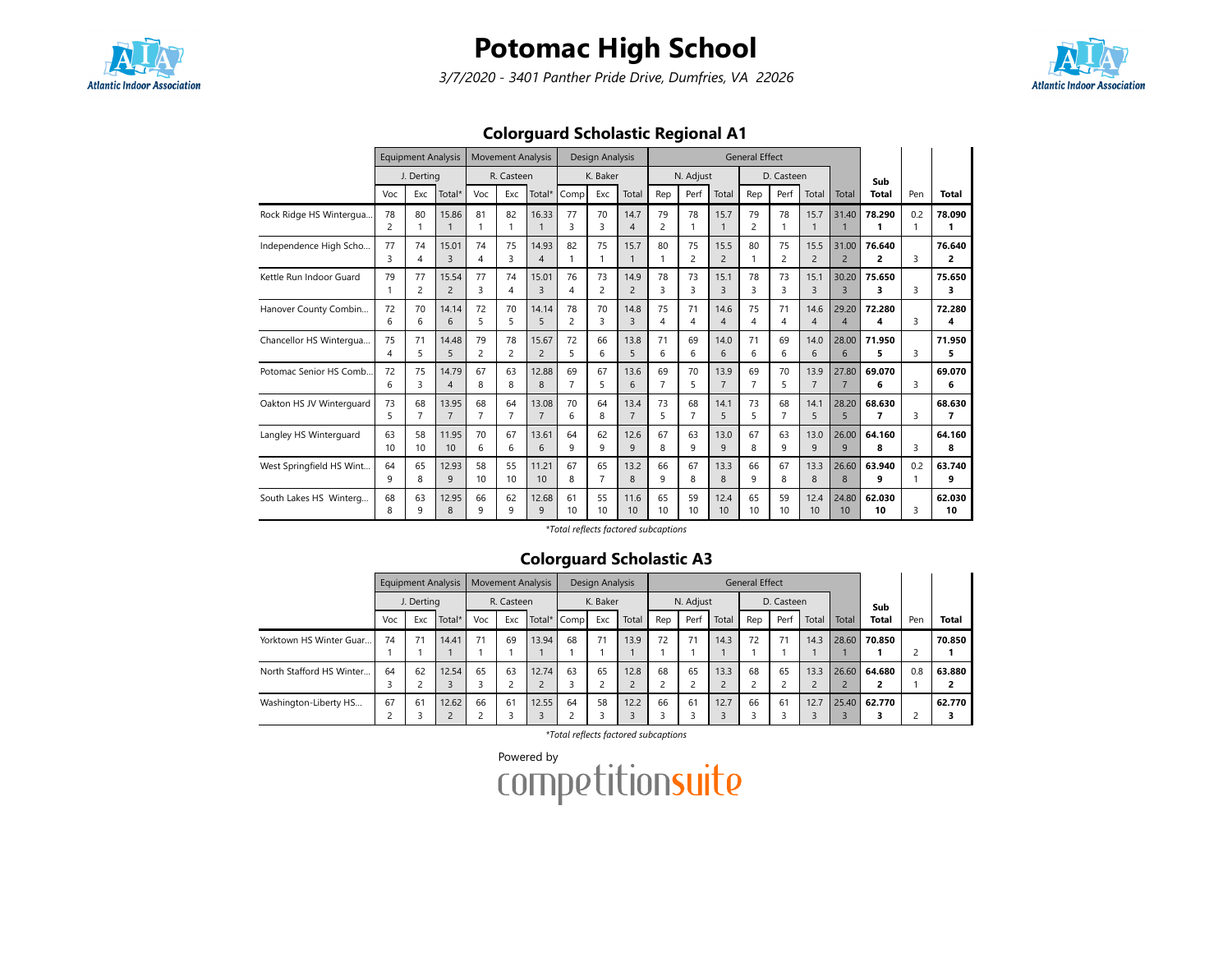

3/7/2020 - 3401 Panther Pride Drive, Dumfries, VA 22026



### Colorguard Scholastic A2

|                          |     |            | <b>Equipment Analysis</b> | <b>Movement Analysis</b> |            |       | Design Analysis |                         |       | <b>General Effect</b>         |           |       |     |            |       |       |              |     |              |
|--------------------------|-----|------------|---------------------------|--------------------------|------------|-------|-----------------|-------------------------|-------|-------------------------------|-----------|-------|-----|------------|-------|-------|--------------|-----|--------------|
|                          |     | J. Derting |                           |                          | R. Casteen |       |                 | K. Baker                |       |                               | N. Adjust |       |     | D. Casteen |       |       | Sub          |     |              |
|                          | Voc | Exc        | Total*                    | Voc                      | Exc        |       | Total* Comp     | Exc                     | Total | Rep                           | Perf      | Total | Rep | Perf       | Total | Total | <b>Total</b> | Pen | <b>Total</b> |
| Broad Run HS Combined    | 78  | 75         | 15.21                     | 76                       | 74         | 14.94 | 80              | 76                      | 15.6  | 80                            | 78        | 15.8  | 80  | 78         | 15.8  |       | 31.60 77.350 |     | 77.350       |
| Oakton HS Winterguard    | 71  | 66         | 13.55                     | 72                       | 70         | 14.14 | 75              | 70<br>$\mathbf{\hat{}}$ | 14.5  | 75<br>$\overline{\mathbf{c}}$ | 70        | 14.5  | 75  | 70         | 14.5  |       | 29.00 71.190 |     | 71.190<br>2  |
| Mt Vernon HS Winterguard | 73  | 67         | 13.82<br>$\sim$           | 70                       | 67         | 13.61 | 72              | 64                      | 13.6  | 72<br>З                       | 65        | 13.7  | 72  | 65         | 13.7  |       | 27.40 68.430 |     | 68.430<br>э  |

\*Total reflects factored subcaptions

#### Percussion Scholastic Concert A

|      | Music |      |            | Artistry |      |                       |     |        |
|------|-------|------|------------|----------|------|-----------------------|-----|--------|
|      |       |      |            |          |      |                       |     |        |
| Comp | Perf  |      | Prog       | Ful      |      | <b>Total</b>          | Pen | Total  |
| 85   | 79    | 40.7 | 86         | 83       | 42.1 | 82.800                |     | 82.800 |
|      |       |      |            |          |      |                       | 0   |        |
|      |       |      | M. Griffin | Total*   | .    | T. Peterman<br>Total* | Sub |        |

\*Total reflects factored subcaptions

### Percussion Scholastic Regional A

|                           |         | <b>Music</b> |                        |         | Effect - Music |                         |         | Visual  |                        |                      | Effect - Visual |                        |             |     |             |
|---------------------------|---------|--------------|------------------------|---------|----------------|-------------------------|---------|---------|------------------------|----------------------|-----------------|------------------------|-------------|-----|-------------|
|                           |         | M. Griffin   |                        |         | T. Peterman    |                         |         | M. Metz |                        |                      | D. Schack       |                        | Sub         |     |             |
|                           | Comp    | Perf         | Total*                 | Ovr     | Mus            | Total*                  | Comp    | Perf    | Total                  | Ovr                  | Vis             | Total                  | Total       | Pen | Total       |
| Millbrook HS Percussion ( | 73<br>4 | 72<br>2      | 21.7<br>3              | 73<br>3 | 74<br>3        | 22.05<br>3              | 84      | 79<br>2 | 16.3                   | 71<br>4              | 76              | 14.7                   | 74.750      | 2   | 74.750      |
| Sherando HS Indoor Perc   | 74<br>3 | 66<br>5      | 20.6<br>5              | 78<br>2 | 77<br>2        | 23.25<br>$\overline{2}$ | 80<br>2 | 80      | 16.0<br>$\overline{2}$ | 74                   | 70<br>3         | 14.4<br>$\overline{2}$ | 74.250<br>2 | 2   | 74.250<br>2 |
| Hayfield Secondary Indoo  | 75<br>2 | 73           | 22.1                   | 79      | 78             | 23.55                   | 71<br>4 | 67<br>4 | 13.8<br>4              | 73<br>$\overline{2}$ | 69<br>4         | 14.2<br>4              | 73.650<br>з | 2   | 73.650<br>3 |
| James River High School   | 76      | 71<br>3      | 21.8<br>$\overline{c}$ | 71<br>5 | 69<br>5        | 21.0<br>5               | 75<br>3 | 72<br>3 | 14.7<br>3              | 72<br>3              | 71<br>2         | 14.3<br>3              | 71.800<br>4 | 1.5 | 70.300<br>4 |
| Shenandoah County Indo    | 70<br>6 | 65<br>6      | 20.0<br>6              | 72<br>4 | 70<br>4        | 21.3<br>4               | 69<br>5 | 62<br>6 | 13.1<br>6              | 65<br>5.             | 67<br>5         | 13.2<br>5              | 67.600<br>5 | 2   | 67.600<br>5 |
| Riverbend HS Emerald Pu   | 72<br>5 | 69<br>4      | 21.0<br>4              | 68<br>6 | 67<br>6        | 20.25<br>6              | 68<br>6 | 64<br>5 | 13.2<br>5              | 64<br>6              | 66<br>6         | 13.0<br>6              | 67.450<br>6 | 2   | 67.450<br>6 |

\*Total reflects factored subcaptions